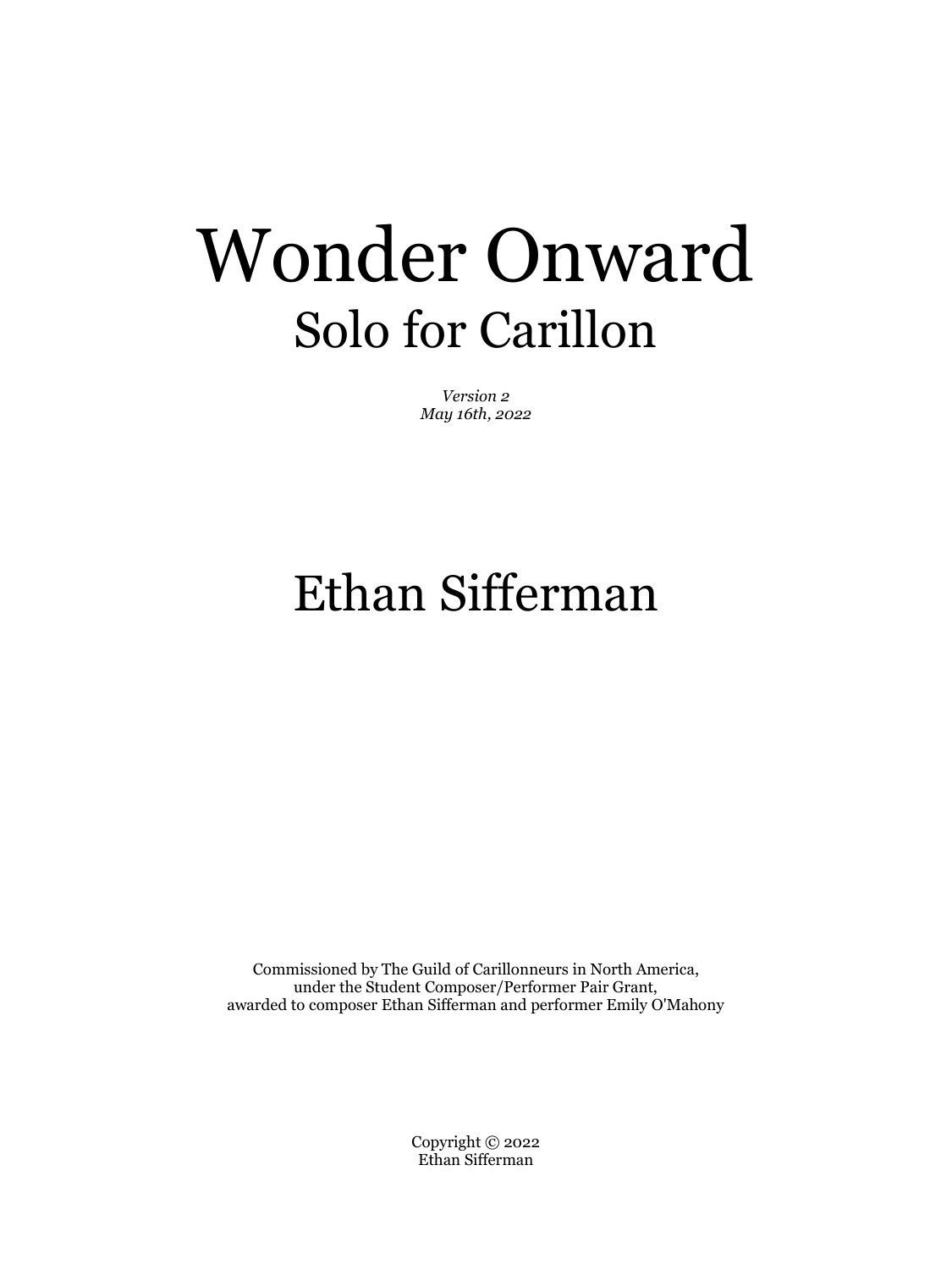Premiered May 15th, 2022 by Emily O'Mahony at University of California, Santa Barbara, Storke Tower

## Wonder Onward

Life is full of new beginnings and old memories. As we progress through our own journeys, we consistently trade old hobbies and friends with new passions. Although moving on can be hard, it is a guarantee of living. Often it can be fun to wonder what your life will look like in several years, but always remember to enjoy the present, because soon it will just be a distant memory.

"Wonder Onward" was written amidst me and Emily completing the final months of our undergraduate degrees. We both are looking forward to exploring new horizons, but feel bittersweet about leaving our home. We dedicate "Wonder Onward" to all those who find themselves reminiscing on their past but also hold a wonderful excitement for their future.

## Storke Tower

"Wonder Onward" was written and premiered at the University of California, Santa Barbara, Storke Tower. The piece is a celebration of the symbol of home and belonging that the tower brings to all UC Santa Barbara students. Because the 175 foot tall campanile is visible everywhere on campus and is featured on all University merchandise, thousands of students and alumni recognize the landmark as a symbol for such an important era of their lives. This piece is meant to honor Storke's symbolic impact as well as unite all those who have found a home at the most beautiful university of all time.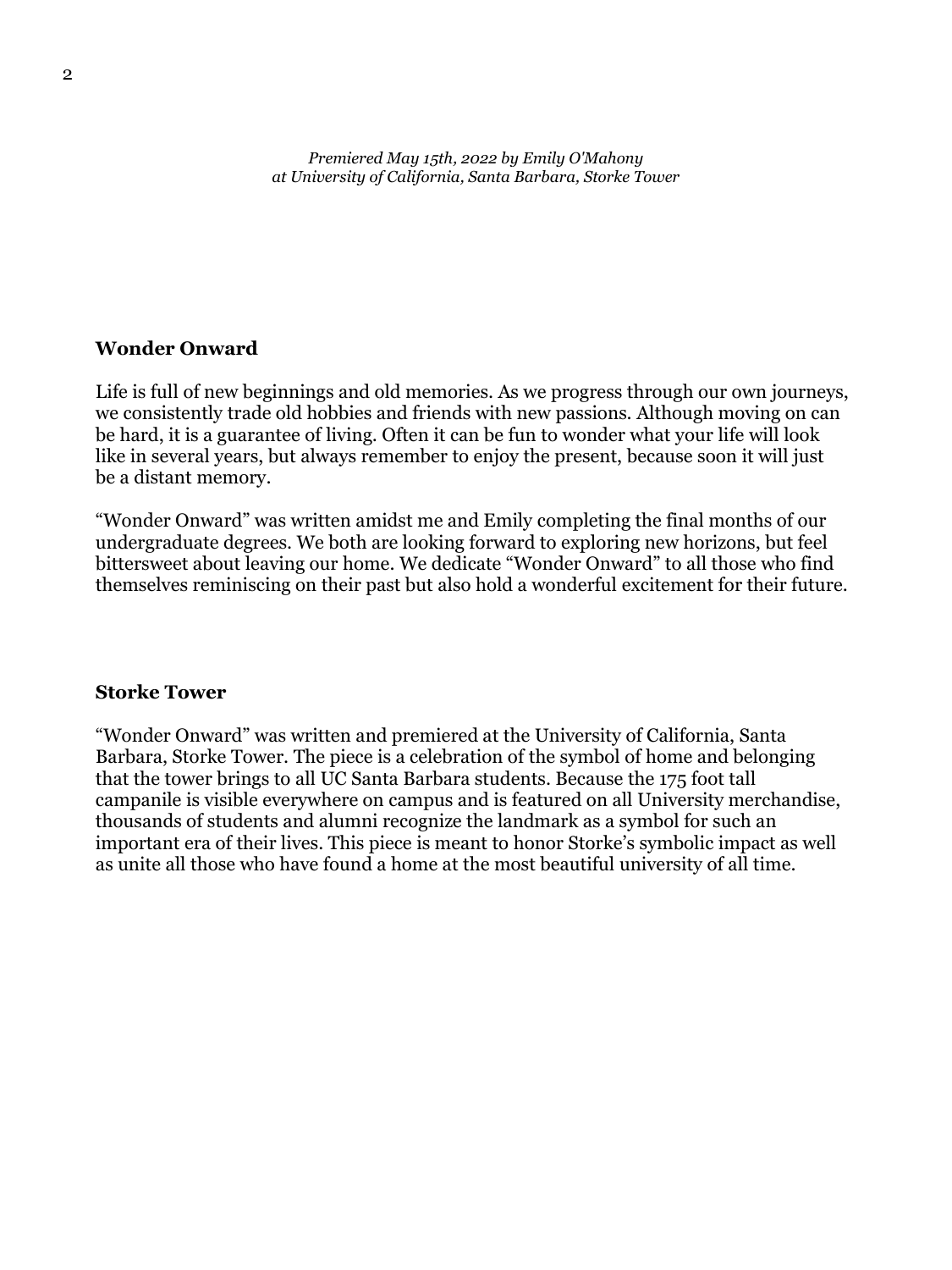Wonder Onward

Solo for Carillon Ethan Sifferman











Copyright © 2022 Ethan Sifferman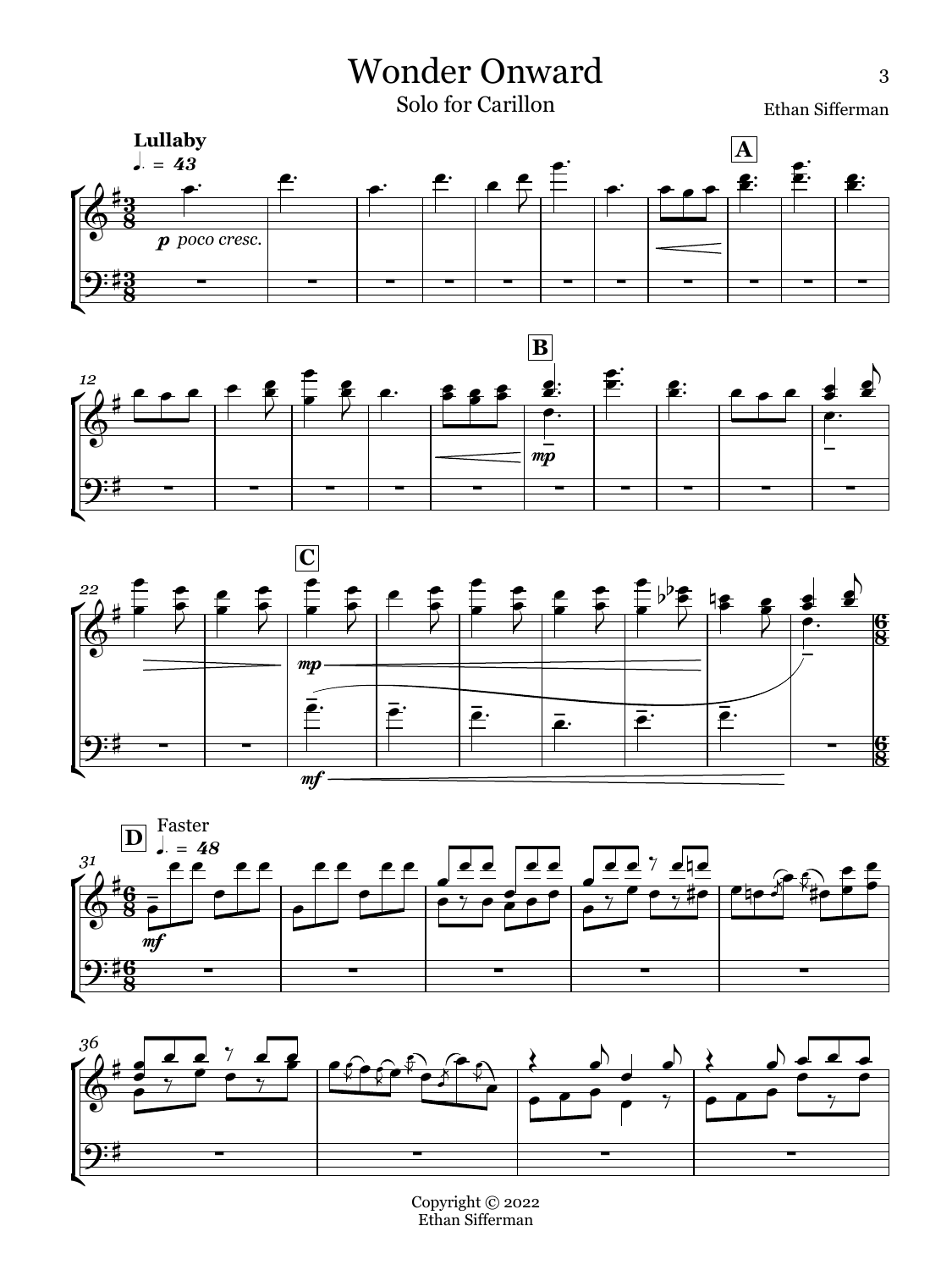







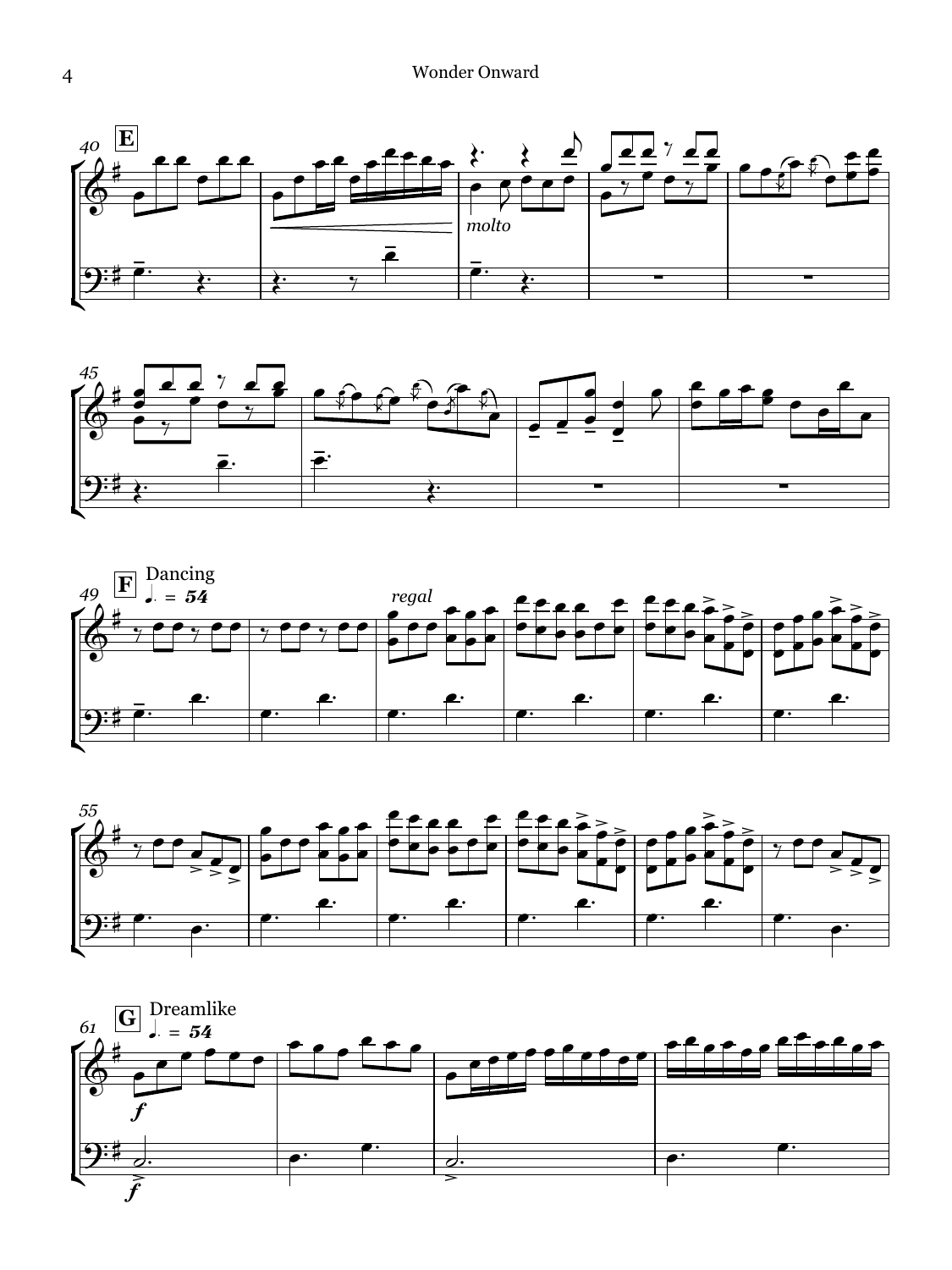









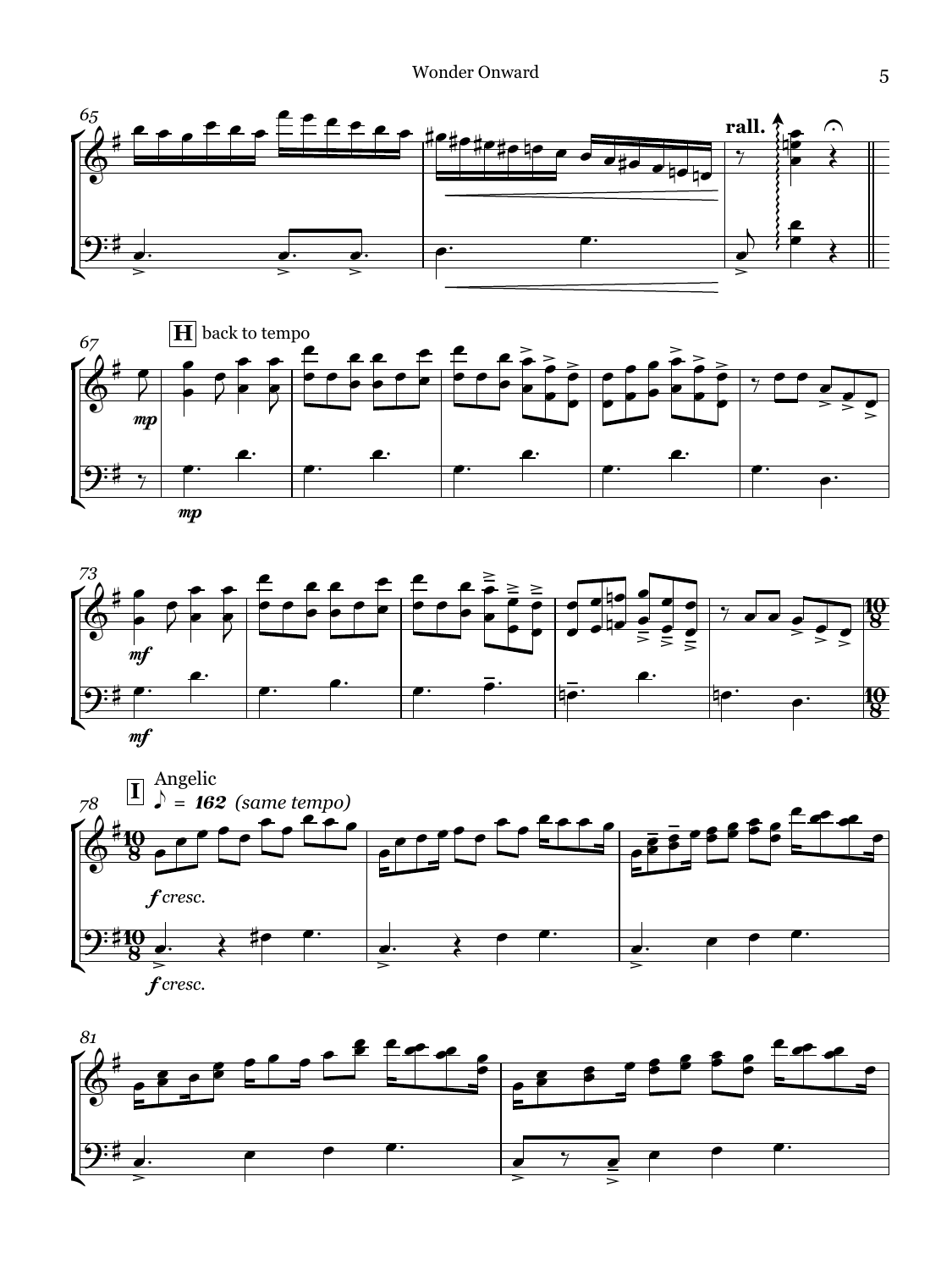







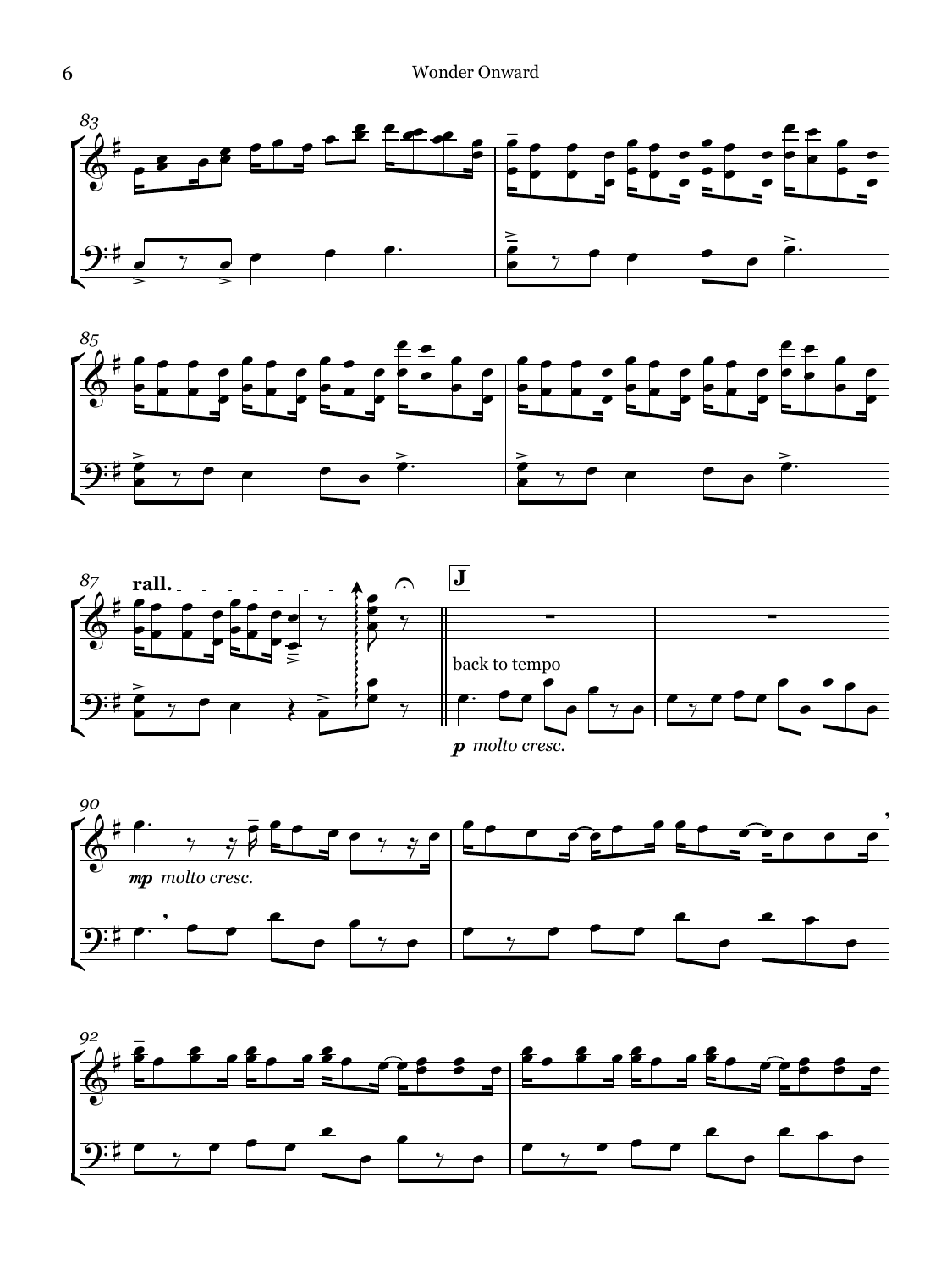